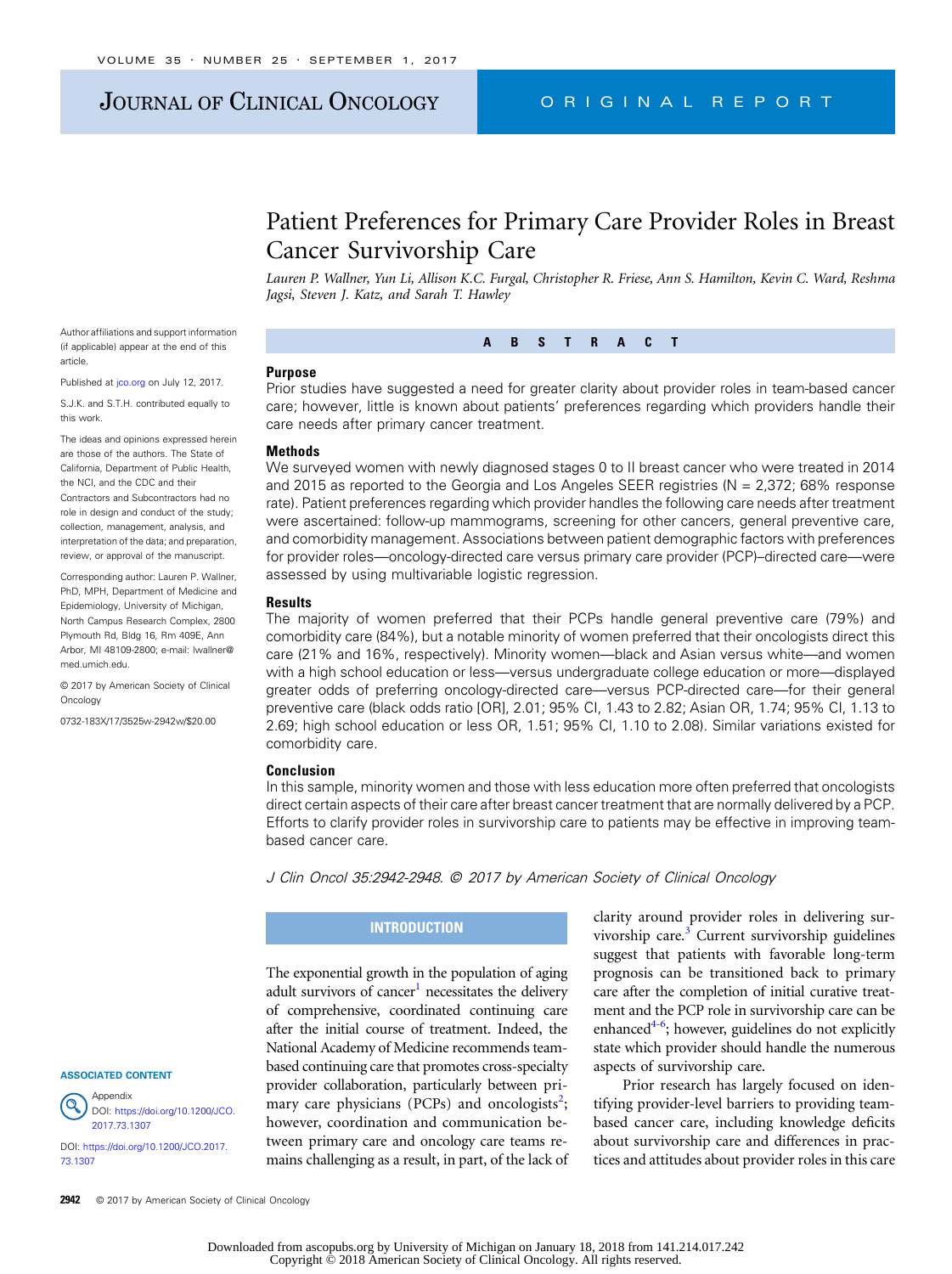among both PCPs and oncologists<sup>7-11</sup>; however, little is known about patients' preferences and expectations regarding which providers deliver the various aspects of survivorship care after primary treatment. To deliver patient-centered care, it is critical to understand how patients perceive provider roles in the delivery of continuing cancer care and whether these preferences vary across patients. Understanding these patient preferences—particularly early in the transition to survivorship—is important as this is a critical time to discuss the goals of survivorship care and coordinate care going forward. This discussion may be particularly important in underserved populations who have historically had difficulty accessing care.<sup>[12](#page-6-0),[13](#page-6-0)</sup> Whereas teambased care models offer promise for improving continuing care, our ability to design interventions to promote patient-centered, comprehensive, team-based cancer care will be limited without a better understanding of the preferences and expectations of patients themselves.

The objectives of this study were to examine patient preferences for provider roles in follow-up care after primary breast cancer treatment and whether preferences vary by patient demographics in a large, contemporary, diverse, population-based sample of women with breast cancer with a favorable prognosis.

#### **METHODS**

#### Study Population

As described previously, $14$  the Individualized Cancer Care Study is a large, diverse, population-based survey of women with early-stage breast cancer and their providers. We identified and accrued 3,930 women who were age 20-79 years with newly diagnosed, early-stage breast cancer (stages 0 to II) as reported to the SEER registries of Georgia and Los Angeles County in 2014 and 2015. Patients were ineligible if they had tumors larger than 5 cm, had four or more positive nodes, or could not complete a questionnaire in English or Spanish  $(n = 258)$ . Of the remaining 3,672 eligible women who were mailed surveys, 2,502 completed the survey (68% response rate), and those who identified having a PCP at the time of survey ( $n = 2,372$ ) were included in this analysis.

Patients were identified via rapid case ascertainment of their initial surgical pathology reports, derived from a list of definitive surgical procedures—performed with the intent of removing the entire tumor and obtaining clear margins, including excisional biopsy. Patients were then surveyed after definitive surgery—average 8 months after diagnosis about their treatment experiences, knowledge and attitudes, appraisal of communication and decision-making, and quality of life. To encourage response, we provided a \$20 cash incentive and used a modified Dillman approach to patient recruitment, $15$  including reminders to nonrespondents. All materials were sent in English and Spanish to those with Hispanic surnames. Survey responses were then merged with clinical data by the SEER registries and a deidentified analytic data set was created. The study was approved by the University of Michigan Institutional Review Board.

#### Measures

As described previously, $14$  questionnaire content was developed on the basis of a conceptual framework, research questions, hypotheses, prior literature, and our prior work. We used standard techniques to assess content validity, including systematic review by design experts, cognitive pretesting with patients, and pilot studies in selected clinic populations.

#### Patient Preferences for Provider Roles in Follow-Up Care

We asked respondents to indicate their preferences regarding the role of oncologists and PCPs in delivering four aspects of their survivorship care: follow-up for breast cancer (mammograms), screening for other cancers, general preventive care (vaccinations, check-ups), and treatment of ongoing or future medical conditions, such as diabetes and heart disease. Specifically, we asked, "After your initial cancer treatment is finished, which doctor would you prefer to see for each of the following?" with possible response categories that included "Prefer primary care provider," "Prefer cancer doctor (ie, oncologist)," "Either one is fine," or "Prefer to see both" for each of the four aspects of care. These responses were mutually exclusive and categorized as PCP-directed versus oncology-directed care (oncology/both/either) for analysis. We performed multiple sensitivity analyses to confirm the robustness of the findings across different specifications of the outcome variable. These included defining the outcome as the original four-level response variable categorized as PCP (referent), oncologist, both, and either and recategorizing the outcome as PCP versus oncology/both, with either excluded. All sensitivity analyses that were performed using these outcome definitions yielded comparable results.

#### **Demographics**

Demographic factors were collected via survey and included age at diagnosis and race, which was categorized as white, black, Latina, Asian, and other/unknown. We also collected information on educational attainment (more than high school, high school graduate or some college, or more) and insurance status (private, Medicare, Medicaid, other public, none).

#### **Covariates**

Covariates in this analysis included clinical and breast cancer treatment factors, measures of PCP continuity and frequency, and patientreported worry about recurrence. Clinical factors included the number of comorbid conditions (chronic obstructive pulmonary disease, heart disease, diabetes, or stroke); breast cancer treatment characteristics, including primary surgical treatment modality (lumpectomy, unilateral mastectomy, or bilateral mastectomy); and use of chemotherapy (yes or no) and endocrine therapy (yes or no). To ascertain primary care continuity, respondents were asked, "How long have you been seeing your primary care provider?" with response categories of  $<$  6 months, 6 to 11 months, 1 to 2 years and  $>$  2 years, which were collapsed into  $<$  1 year, 1 to 2 years, and . 2 years for analyses. Patients were also asked "How many times have you seen your PCP since your cancer diagnosis?", which was categorized as 0, 1, 2, or  $\geq$  3. Frequency of worry about recurrence was defined by asking women to indicate on a 5-point scale how often they worried about their cancer coming back in the past month (not at all to always) and was then dichotomized as frequent worry (sometimes, often, or almost always) versus less worry (almost never or rarely).

#### Statistical Analysis

Overall distribution (weighted percent) of patient preferences for PCP-directed care versus oncology-directed care for each of the four aspects of care—mammograms, screening for other cancers, comorbidity, preventive services—were estimated. Bivariate distributions of patient preferences for PCP-directed care versus oncology-directed care were then compared across age, race, and education for each of the four aspects of follow-up care using Rao-Scott  $\chi^2$  tests

Covariate-adjusted associations between patient-level demographics age, race, education, and insurance—and patient preferences for oncologydirected care were then estimated by using logistic regression for each individual aspect of follow-up care, adjusting for time from diagnosis to survey completion, study site, comorbidity, surgical treatment, chemotherapy, radiation therapy, endocrine therapy, worry about recurrence, and PCP frequency and continuity. PCP-directed care was treated as the consistent referent category across models, as this is an early-stage population for which fully transitioning back to primary care is likely appropriate.

All statistical analyses incorporated weights to allow our statistical inference to be more representative of the target population and to reduce potential bias as a result of nonresponse. This included the use of design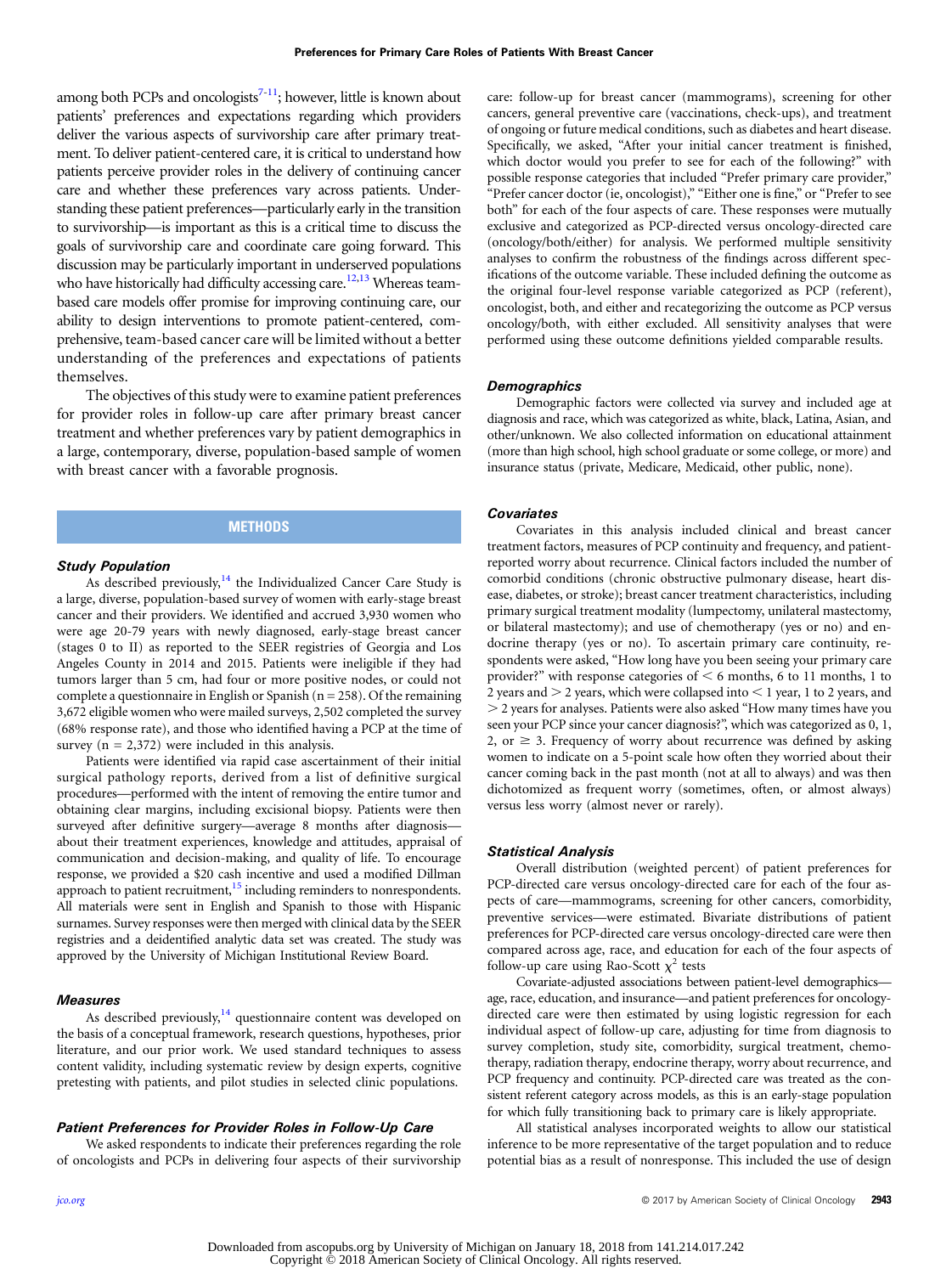weights to account for differential probability of sample selection and nonresponse weights to account for disproportionate nonresponse rates across different patient subgroups.<sup>[14,16](#page-6-0),[17](#page-6-0)</sup> All analyses were performed by using SAS (SAS/STAT User's Guide, Version 9.4; SAS Institute, Cary, NC) and two-sided tests.  $P$  values  $< .05$  were considered statistically significant.

| <b>Table 1.</b> Patient Demographic and Clinical Characteristics ( $N = 2,372$ ) |                |  |  |  |  |
|----------------------------------------------------------------------------------|----------------|--|--|--|--|
| Characteristic                                                                   | Weighted (%)   |  |  |  |  |
| Demographic                                                                      |                |  |  |  |  |
| Age at survey, years                                                             |                |  |  |  |  |
| < 50                                                                             | 13             |  |  |  |  |
| 50-59                                                                            | 24             |  |  |  |  |
| 60-69                                                                            | 35             |  |  |  |  |
| $\geq 70$                                                                        | 28             |  |  |  |  |
| Race                                                                             |                |  |  |  |  |
| White                                                                            | 54             |  |  |  |  |
| <b>Black</b><br>Latina                                                           | 18<br>15       |  |  |  |  |
| Asian                                                                            | 10             |  |  |  |  |
|                                                                                  | $\overline{2}$ |  |  |  |  |
| Other/unknown/missing<br>Insurance                                               |                |  |  |  |  |
| Medicaid                                                                         | 11             |  |  |  |  |
| Medicare or VA                                                                   | 27             |  |  |  |  |
| Private or other                                                                 | 46             |  |  |  |  |
| None/missing                                                                     | 16             |  |  |  |  |
| Education                                                                        |                |  |  |  |  |
| High school degree or less                                                       | 29             |  |  |  |  |
| Some college                                                                     | 29             |  |  |  |  |
| College degree or more                                                           | 39             |  |  |  |  |
| Missing                                                                          | 3              |  |  |  |  |
| Clinical                                                                         |                |  |  |  |  |
| Comorbid condition                                                               |                |  |  |  |  |
| None                                                                             | 70             |  |  |  |  |
| At least one condition                                                           | 23             |  |  |  |  |
| More than one condition                                                          | 6              |  |  |  |  |
| Surgical management                                                              |                |  |  |  |  |
| Lumpectomy                                                                       | 63             |  |  |  |  |
| Unilateral mastectomy                                                            | 17             |  |  |  |  |
| Bilateral mastectomy                                                             | 17             |  |  |  |  |
| Missing                                                                          | 3              |  |  |  |  |
| Received chemotherapy                                                            |                |  |  |  |  |
| <b>No</b>                                                                        | 71             |  |  |  |  |
| Yes                                                                              | 26             |  |  |  |  |
| Started endocrine therapy                                                        |                |  |  |  |  |
| <b>No</b>                                                                        | 29             |  |  |  |  |
| Yes                                                                              | 68             |  |  |  |  |
| Received radiation treatment<br><b>No</b>                                        | 37             |  |  |  |  |
| Yes                                                                              | 60             |  |  |  |  |
| Worry about recurrence                                                           |                |  |  |  |  |
| Less worry                                                                       | 64             |  |  |  |  |
| Frequent worry                                                                   | 36             |  |  |  |  |
| PCP frequency                                                                    |                |  |  |  |  |
| Have not seen PCP since diagnosis                                                | 25             |  |  |  |  |
| One visit                                                                        | 25             |  |  |  |  |
| Two visits                                                                       | 21             |  |  |  |  |
| Three or more visits                                                             | 27             |  |  |  |  |
| PCP continuity                                                                   |                |  |  |  |  |
| $< 6$ months                                                                     | 9              |  |  |  |  |
| 6-11 months                                                                      | 9              |  |  |  |  |
| 1-2 years                                                                        | 13             |  |  |  |  |
| $>$ 2 years                                                                      | 67             |  |  |  |  |
| Site                                                                             |                |  |  |  |  |
| Los Angeles                                                                      | 47             |  |  |  |  |
| Georgia                                                                          | 53             |  |  |  |  |
| Time from diagnosis to survey (months), mean (SD)                                | 8.30 (3.54)    |  |  |  |  |
|                                                                                  |                |  |  |  |  |

Abbreviations: PCP, primary care provider; SD, standard deviation; VA, Veterans Affairs.

# **RESULTS**

Table 1 lists the demographic and clinical characteristics of the sample of 2,372 women who were included in this analysis. The majority of women were age  $> 60$  years (63%) and were white (54%), followed by black (18%), Latina (15%), and Asian (10%). Forty-five percent had private insurance and 39% had a college education or more. More than one quarter had at least one other comorbid condition (30%). The majority of women received a lumpectomy (63%), 26% received chemotherapy, 60% received radiation therapy, and 68% had initiated endocrine therapy at the time of survey. More than one third of women (36%) reported frequently worrying about breast cancer recurrence. The majority of women (67%) reported seeing their PCP for more than 2 years and 73% of having at least one visit with their PCP on average since their diagnosis (Table 1).

Patient preferences for provider roles for general preventive care, comorbidity care, mammography, and screening for other cancers are displayed in Figure 1. For general preventive and comorbidity care, the majority of women preferred that their PCPs handle these services (79% and 84%, respectively), but notable percentages of women preferred that their oncologists handle these services (21% and 16%, respectively). The majority of women reported they preferred that their oncologists handle their mammography (93%) and second cancer screening (91%), rather than their PCP (Fig 1).



Fig 1. Patient preferences for provider roles in survivorship care (weighted %). (\*)Of 2,372 women, 79 were missing preferences for mammography, 89 were missing second cancer screening, 82 were missing preventive care, and 85 were missing comorbidity preferences. For mammography, 12.6% responded "Either" and 18.6% responded "Both." For second cancer screenings, 12.0% responded "Either" and 14.5% responded "Both." For preventive care, 8.0% and 7.0% responded "Either" or "Both," respectively and for comorbidity care, 5.4% and 6.8% responded "Either" or "Both," respectively. "Either" and "Both" were combined with those who responded "Oncologist" into the "Oncologist-directed" category for analyses. PCP, primary care provider.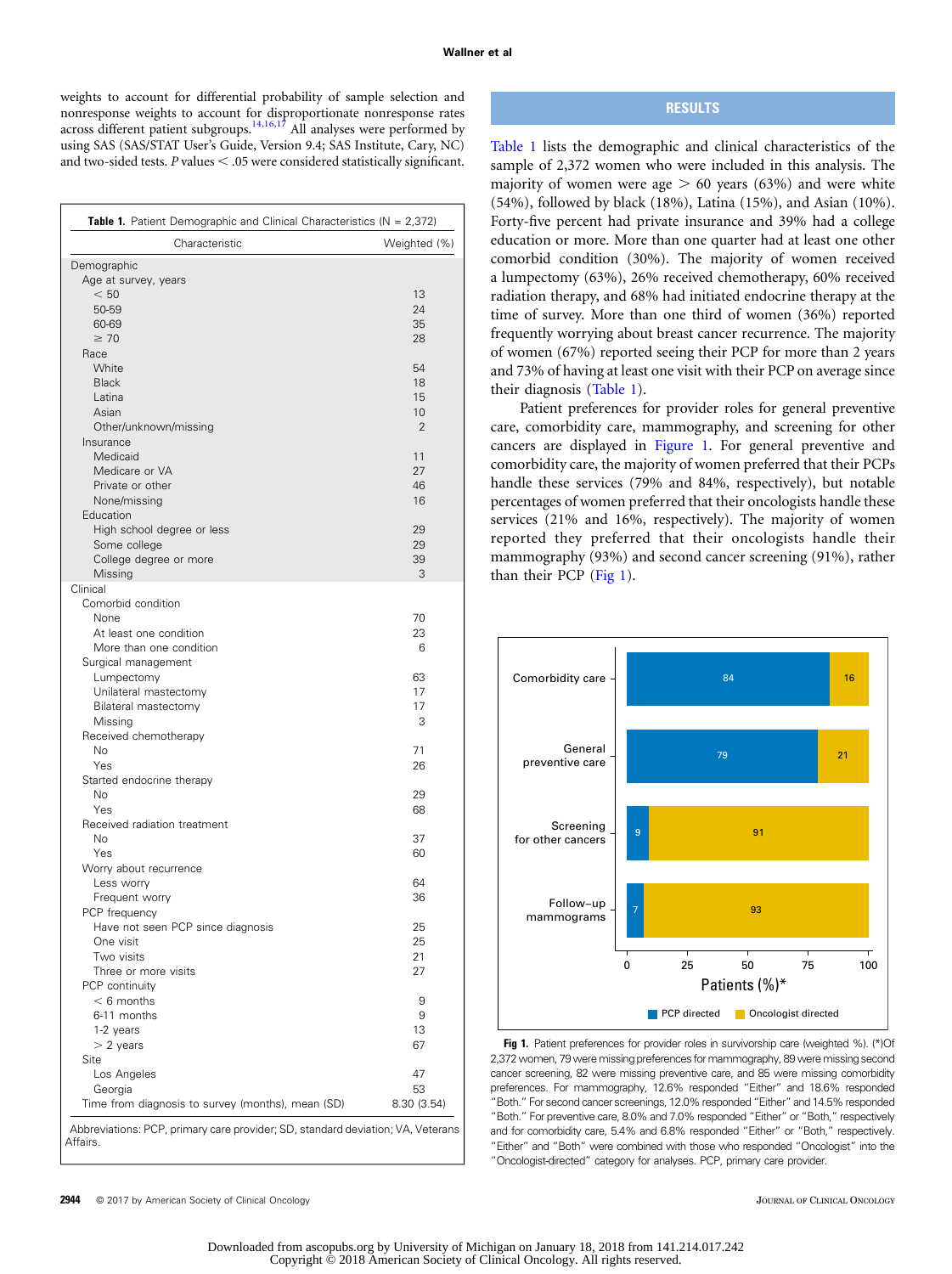| Characteristic      | Mammogram      |          | Second Cancer Screening |          | Preventive Care |          | Comorbidity Care |          |
|---------------------|----------------|----------|-------------------------|----------|-----------------|----------|------------------|----------|
|                     | PCP            | Oncology | PCP                     | Oncology | PCP             | Oncology | PCP              | Oncology |
| Age, years          |                |          |                         |          |                 |          |                  |          |
| < 50                | $\overline{4}$ | 96       | 6                       | 94       | 78              | 22       | 81               | 19       |
| 50-59               | 5              | 95       | 9                       | 91       | 80              | 20       | 83               | 17       |
| 60-69               | 8              | 92       | 10                      | 90       | 80              | 20       | 85               | 15       |
| $\geq 70$           | 8              | 92       | 8                       | 92       | 79              | 21       | 84               | 16       |
| $\overline{P}$      | .056           |          | .294                    |          | .892            |          | .479             |          |
| Race                |                |          |                         |          |                 |          |                  |          |
| White               | 7              | 93       | 9                       | 91       | 85              | 15       | 89               | 11       |
| <b>Black</b>        | 6              | 94       | 6                       | 94       | 72              | 28       | 79               | 21       |
| Latina              | 7              | 93       | 9                       | 91       | 72              | 28       | 77               | 23       |
| Asian               | 6              | 94       | 11                      | 89       | 71              | 29       | 77               | 23       |
| Other/missing       | 11             | 89       | 14                      | 86       | 81              | 19       | 84               | 16       |
| $\overline{P}$      | .786           |          | .1418                   |          | < .001          |          | < .001           |          |
| Education           |                |          |                         |          |                 |          |                  |          |
| High school or less | 8              | 92       | 9                       | 91       | 73              | 27       | 78               | 22       |
| Some college        | $\overline{9}$ | 91       | 8                       | 92       | 82              | 18       | 86               | 14       |
| College or more     | 5              | 95       | 9                       | 91       | 83              | 17       | 87               | 13       |
| $\overline{P}$      | .002           |          | .809                    |          | < .001          |          | < .001           |          |
| Insurance           |                |          |                         |          |                 |          |                  |          |
| None or missing     | 7              | 93       | 11                      | 89       | 75              | 25       | 81               | 19       |
| Medicaid            | 10             | 90       | 9                       | 91       | 68              | 32       | 72               | 28       |
| Medicare or VA      | 7              | 93       | 8                       | 92       | 82              | 18       | 85               | 15       |
| Private or other    | 6              | 94       | 8                       | 92       | 81              | 19       | 87               | 13       |
| $\overline{P}$      | .160           |          | .456                    |          | < .001          |          | < .001           |          |

Abbreviations: PCP, primary care provider; VA, Veterans Affairs.

For general preventive care and comorbidity care, whereas the majority of women preferred PCP-directed care, variations existed across race and education as listed in Table 2. For both service types, there was significant variation in provider preference across race: Asian women were most likely to report this preference for both preventive care (29%) and comorbidity care (23%), followed by Latina women (28% and 23%, respectively), black women (28% and 21%, respectively), and white women (15% and 11%, respectively;  $P < .001$ ). A greater proportion of women with high school education or less preferred that their oncologists handle these services compared with women with a college education or more ( $P < .001$ ; Table 2).

For mammography and second cancer screenings, the majority of women preferred that their oncologists direct this care, rather than their PCPs, but there was less variation across age, race, and education, also as listed in Table 2. For mammography, the proportion of women who preferred that their oncologists handle this care decreased slightly with age ( $P = .06$ ), with 96% of those younger than 50 years reporting this preference compared with 92% of those older than 70 years. A greater proportion of women with a college education or more preferred that their oncologists direct this care compared with women with a high school education or less (95%  $\nu$  92%;  $P = .002$ ). For second cancer screenings, no significant variation existed across age, race, education, or insurance (Table 2).

[Figures 2](#page-4-0) and [3](#page-5-0) display covariate-adjusted associations between patient sociodemographic characteristics—age, race, education, and insurance—and patient-reported preferences for provider roles in follow-up care, comparing a preference for oncology-directed care versus PCP-directed care for each of the

four aspects of follow-up care. For general preventive care [\(Fig 2A](#page-4-0)), the odds of black and Asian women reporting a preference that their oncologists handle this care, rather than their PCPs, were significantly greater than the odds of white women reporting this preference (black odds ratio [OR], 2.00; 95% CI, 1.43 to 2.82; Asian OR, 1.95; 95% CI, 1.28 to 2.97). The odds of women with a high school education or less preferring that their oncologists handle their preventive care, rather than their PCPs, were 1.53 times the odds of women with a college education or more reporting this preference (adjusted OR, 1.53; 95% CI, 1.12 to 2.11; [Fig 2A](#page-4-0)). For comorbidity care [\(Fig 2B](#page-4-0)), black women were again more likely to prefer that their oncologists handle this care, rather than their PCPs, compared with white women (black OR, 1.93; 95% CI, 1.34 to 2.79; [Fig 2B\)](#page-4-0). Women with less than a high school education were more likely to prefer that their oncologists handle their comorbidity care compared with women with a college education or more (OR, 1.50; 95% CI, 1.06 to 2.12; [Fig 2B](#page-4-0)). Women with private or other insurance were less likely to prefer that their oncologists handle their comorbidity care compared with women with Medicaid insurance (OR, 0.56; 95% CI, 0.36 to 0.85). Full multivariable-adjusted results for all covariates are listed in Appendix [Table A1](#page-8-0) (online only).

For mammography [\(Fig 3A\)](#page-5-0), there were no significant differences in the odds of women preferring their oncologists versus their PCPs across levels of race or age [\(Fig 3A\)](#page-5-0); however, lower educational attainment was associated with greater odds of reporting preferences for PCP-directed care—versus oncologydirected care—compared with women with a college education or more (some college OR, 0.49; 95% CI, 0.31 to 0.77; less than high school education OR, 0.63; 95% CI, 0.39 to 1.02). For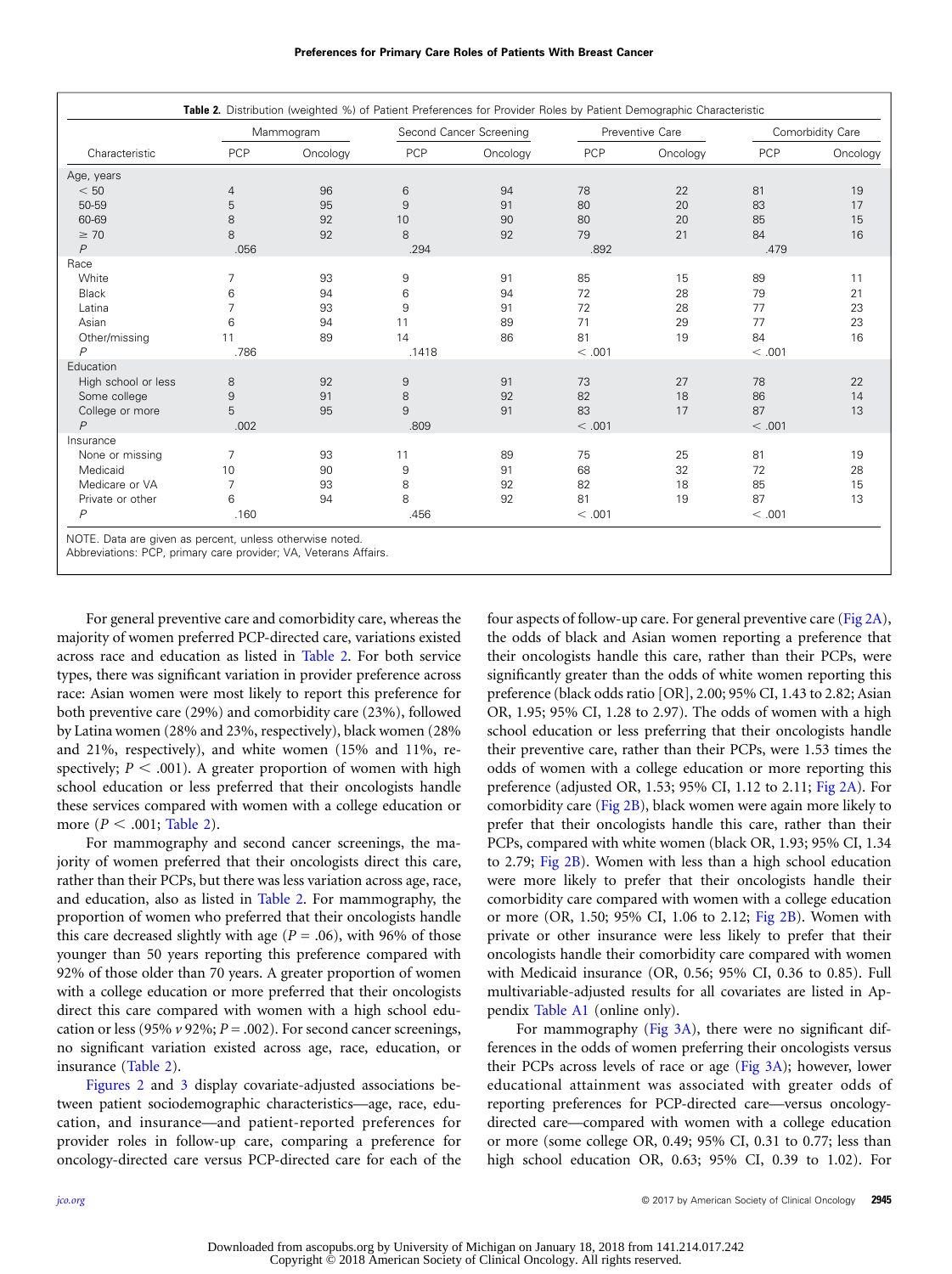<span id="page-4-0"></span>

Fig 2. (A and B) Covariate-adjusted odds ratios (ORs) and 95% CIs comparing patient preferences for provider roles in general preventive care (A) and comorbidity care (B). ORs were obtained from the logistic regression, which includes the following covariates: age, race, education, insurance, comorbidities, treatment, time from diagnosis to survey, radiation treatment, chemotherapy treatment, endocrine therapy, primary care provider (PCP) frequency, PCP continuity, worry about recurrence, and site. (A) Of 2,372 women, 286 were excluded from the model as a result of missing values. (B) Of 2,372 women, 290 were excluded from the model as a result of missing values. HS, high school; VA, Veterans Affairs.

screening for other cancers ( $Fig 3B$ ), the odds that black women preferred that their oncologists handle this service, rather than their PCPs, were nearly twice the odds among white women (black OR, 1.96; 95% CI, 1.15 to 3.36). No significant differences in preferences for second cancer screenings were observed across age, education, or insurance [\(Fig 3B\)](#page-5-0).

# **DISCUSSION**

Results from this population-based study of patients with early-stage breast cancer suggest that women have clear preferences for which providers they want to handle their survivorship care after primary treatment. Of note, a substantial minority of women in this study preferred that their oncologists handle certain aspects of survivorship care that are typically delivered in a primary care setting. These results suggest that patients may benefit from better education regarding provider roles and, specifically, the potential benefits of greater involvement of the PCP in delivering care after primary breast cancer treatment. Differences by race and education in these preferences suggest additional challenges for those who seek to extend the model of PCP-led care to diverse populations of survivors of breast cancer.

Our findings that the majority of women preferred to see their oncologists for services that are typically considered related to the cancer—mammography and second cancer screenings—are not surprising, but suggest that there is an opportunity to educate patients about the ability of PCPs to manage these care needs. In addition, the findings that some women, particularly minority

women and those with less education, prefer to see their oncologists for their general preventive and comorbidity care are notable, as PCPs typically direct this care. If women are reluctant to go to their PCPs for these services, they may be at greater risk of receiving fragmented survivorship care or not receiving the preventive care they need as they age. In addition, as survivorship care is complex and protracted and often includes competing care priorities with other conditions, the involvement of PCPs is important as they are often the providers who are most attuned to patients' preferences and may be best able to prioritize competing care needs.<sup>10</sup> PCPs are often already involved throughout the cancer care continuum, $<sup>2</sup>$  and, of interest, our prior</sup> work in this cohort suggests that their involvement during treatment may be greatest among minority women and those with less education.<sup>14</sup> As such, it is important that clinicians discuss provider roles with patients and encourage them to continue their relationship with their PCPs throughout the continuum of their cancer. These discussions are particularly critical to have with patients early in the transition from primary treatment to survivorship when the goals of survivorship care are typically first discussed. In addition, targeting these subpopulations of women to understand their concerns and clarify provider roles and the potential benefits of PCP leadership may be particularly effective for interventions that are focused on improving the delivery and quality of team-based cancer care.

Most adult patients with cancer with favorable prognoses, such as those who have been included in this study, will now live long after their diagnosis and are more likely to die of causes other than their cancer. $18-21$  This also argues for the increased involvement of PCPs—to ensure that comprehensive care that focuses on more than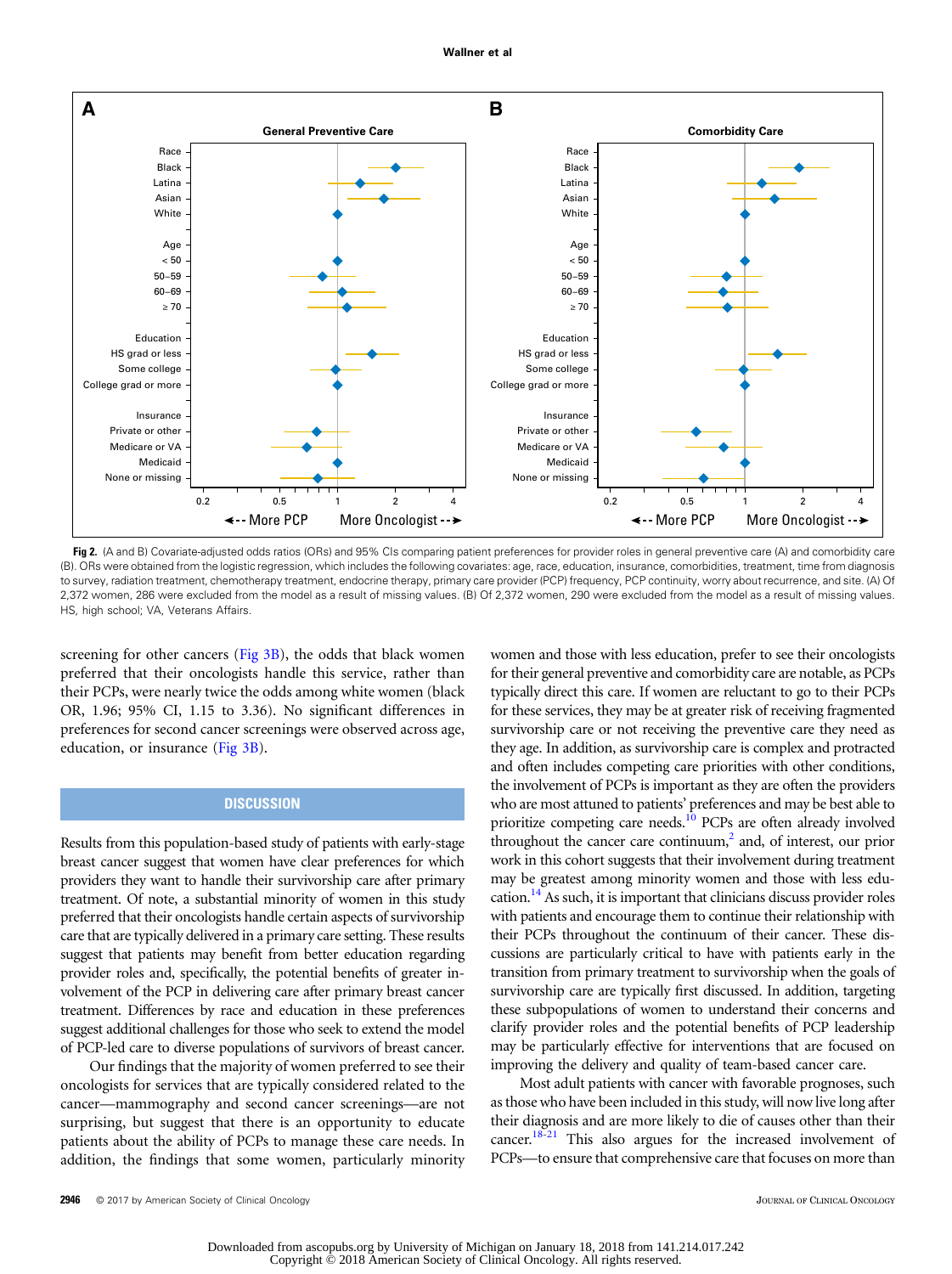<span id="page-5-0"></span>

Fig 3. (A and B) Covariate-adjusted odds ratios (ORs) and 95% CIs comparing patient preferences for provider roles in mammography (A) and second cancer screenings (B). ORs were obtained from the logistic regression, which includes the following covariates: age, race, education, insurance, comorbidities, treatment, time from diagnosis to survey, radiation treatment, chemotherapy treatment, endocrine therapy, primary care provider (PCP) frequency, PCP continuity, worry about recurrence, and site. (A) Of 2,372 women, 290 were excluded from the model as a result of missing values. (B) Of 2,372 women, 290 were excluded from the model as a result of missing values. HS, high school; VA, Veterans Affairs.

just the cancer is delivered; however, prior studies, which are mostly qualitative, suggest that some patients with cancer may be hesitant and uncertain about the role of the PCP in delivering this care.<sup>[22](#page-6-0)-[25](#page-6-0)</sup> As a result, many survivors report that they continue to receive care and reassurance from their cancer specialists rather than their PCPs.<sup>22</sup> Further compounding this issue, current survivorship guidelines do not specify how roles should be shared among primary care and oncology care teams<sup>5,6</sup>; therefore, uncertainty remains among PCPs and oncologists with regard to who should be handling the different aspects of survivorship care.<sup>7,26</sup> Future versions of survivorship guidelines and care plans should therefore consider including additional clarification about provider roles in delivering the various aspects of survivorship care. In addition, ensuring that PCPs have the training and resources they need to effectively care for patients with cancer is increasingly important.

Although this study has a number of strengths, including the use of a large, diverse, population-based sample of women and being one of the first studies to provide insight into patients' preferences for which provider manages the specific aspects of their follow-up care, there are potential limitations. The ascertainment of preferences for follow-up care occurred, on average, 8 months after diagnosis when many women have not yet fully started to focus on their survivorship care; therefore, it is possible that the timing relative to the completion of treatment may have influenced women's preferences for provider roles and it remains unknown whether these preferences change as time from diagnosis increases. We did, however, adjust for the timing of survey completion in our

models to account for the influence of any variation in time from diagnosis to survey completion on our results, and found that the results did not change. As our population only includes patients with breast cancer in Los Angeles County and Georgia, the generalizability of our results to other populations may be limited. Finally, we did not have information on which provider ultimately handled each aspect of care and, therefore, future research should assess how these preferences align with the actual utilization of these services in survivorship.

In conclusion, most women with early-stage breast cancer reported clear preferences regarding which providers should handle the various aspects of their continuing care after breast cancer treatment. Whereas many women preferred that PCPs handle their general preventive care, many did not identify PCPs as their preferred providers for cancer screening and surveillance, which suggests a need for both patient and provider education about the ability of PCPs to deliver this care. Efforts to clarify provider roles to patients and, in particular, the roles of PCPs in cancer survivorship care may improve team-based cancer care, satisfaction, and outcomes.

### AUTHORS' DISCLOSURES OF POTENTIAL CONFLICTS OF INTEREST

Disclosures provided by the authors are available with this article at [jco.org](http://jco.org).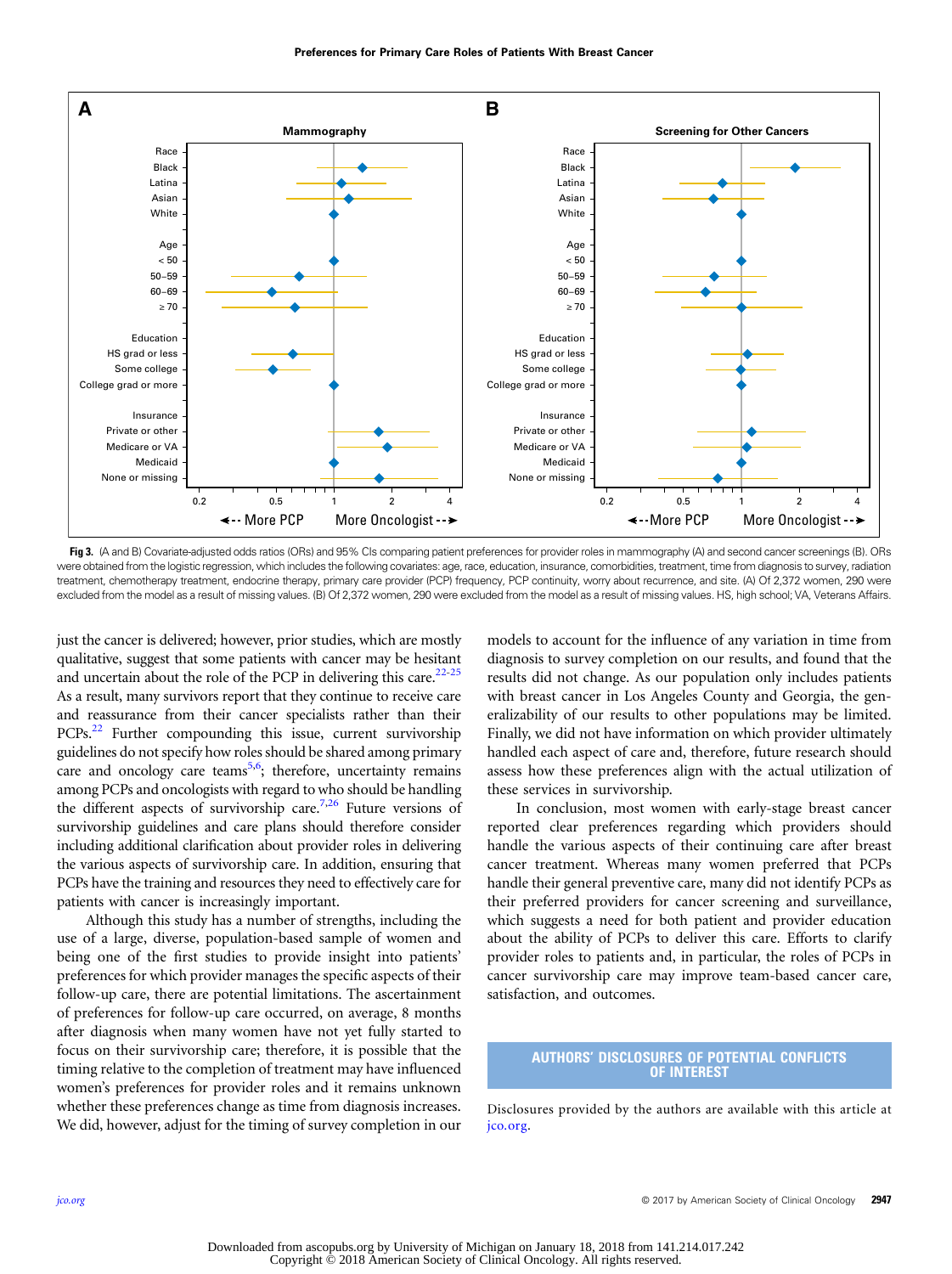Collection and assembly of data: Yun Li, Ann S. Hamilton, Kevin C. Ward Data analysis and interpretation: Lauren P. Wallner, Yun Li, Allison K.C. Furgal, Christopher R. Friese, Reshma Jagsi, Steven J. Katz, Sarah T. Hawley

treated localized prostate cancer. JAMA 274:

19. Colzani E, Liljegren A, Johansson ALV, et al: Prognosis of patients with breast cancer: Causes of death and effects of time since diagnosis, age, and tumor characteristics. J Clin Oncol 29:4014-4021,

20. Riihimäki M, Thomsen H, Brandt A, et al: What do prostate cancer patients die of? Oncologist 16:

21. Riihimäki M, Thomsen H, Brandt A, et al: Death causes in breast cancer patients. Ann Oncol

22. Urquhart R, Folkes A, Babineau J, et al: Views of breast and colorectal cancer survivors on their routine follow-up care. Curr Oncol 19:294-301, 2012 23. Kantsiper M, McDonald EL, Geller G, et al: Transitioning to breast cancer survivorship: Perspectives of patients, cancer specialists, and primary care providers. J Gen Intern Med 24:S459-S466,

24. Mao JJ, Bowman MA, Stricker CT, et al: Delivery of survivorship care by primary care physicians: The perspective of breast cancer patients. J Clin

25. Roorda C, de Bock GH, Scholing C, et al: Patients' preferences for post-treatment breast cancer follow-up in primary care vs. secondary care: A qualitative study. Health Expect 18:2192-2201,

26. Potosky AL, Han PK, Rowland J, et al: Differences between primary care physicians' and oncologists' knowledge, attitudes and practices regarding the care of cancer survivors. J Gen Intern Med 26:

Manuscript writing: All authors

Final approval of manuscript: All authors

Accountable for all aspects of the work: All authors

626-631, 1995

175-181, 2011

23:604-610, 2012

2009 (suppl 2)

2015

Oncol 27:933-938, 2009

1403-1410, 2011

2011

# AUTHOR CONTRIBUTIONS

<span id="page-6-0"></span>Conception and design: Lauren P. Wallner, Christopher R. Friese, Reshma Jagsi, Steven J. Katz, Sarah T. Hawley Financial support: Reshma Jagsi, Steven J. Katz, Sarah T. Hawley

Administrative support: Steven J. Katz

Provision of study materials or patients: Ann S. Hamilton, Kevin C. Ward

#### **REFERENCES**

1. American Cancer Society: Cancer treatment and survivorship facts and figures 2014-2015. [https://](https://www.cancer.org/content/dam/cancer-org/research/cancer-facts-and-statistics/cancer-treatment-and-survivorship-facts-and-figures/cancer-treatment-and-survivorship-facts-and-figures-2014-2015.pdf) [www.cancer.org/content/dam/cancer-org/research/](https://www.cancer.org/content/dam/cancer-org/research/cancer-facts-and-statistics/cancer-treatment-and-survivorship-facts-and-figures/cancer-treatment-and-survivorship-facts-and-figures-2014-2015.pdf) [cancer-facts-and-statistics/cancer-treatment-and](https://www.cancer.org/content/dam/cancer-org/research/cancer-facts-and-statistics/cancer-treatment-and-survivorship-facts-and-figures/cancer-treatment-and-survivorship-facts-and-figures-2014-2015.pdf)survivorship-facts-and-fi[gures/cancer-treatment-and](https://www.cancer.org/content/dam/cancer-org/research/cancer-facts-and-statistics/cancer-treatment-and-survivorship-facts-and-figures/cancer-treatment-and-survivorship-facts-and-figures-2014-2015.pdf)[survivorship-facts-and-](https://www.cancer.org/content/dam/cancer-org/research/cancer-facts-and-statistics/cancer-treatment-and-survivorship-facts-and-figures/cancer-treatment-and-survivorship-facts-and-figures-2014-2015.pdf)figures-2014-2015.pdf

2. Levit LA, Balogh EP, Nass SJ , et al (eds): Delivering High Quality Cancer Care: Charting a New Course for a System in Crisis. Washington, DC, National Academies Press, 2013

3. American Society of Clinical Oncology: The state of cancer care in America, 2014: A report by the American Society of Clinical Oncology. J Oncol Pract 10:119-142, 2014

4. Cowens-Alvarado R, Sharpe K, Pratt-Chapman M, et al: Advancing survivorship care through the National Cancer Survivorship Resource Center: Developing American Cancer Society guidelines for primary care providers. CA Cancer J Clin 63:147-150, 2013

5. Skolarus TA, Wolf AM, Erb NL, et al: American Cancer Society prostate cancer survivorship care guidelines. CA Cancer J Clin 64:225-249, 2014

6. Runowicz CD, Leach CR, Henry NL, et al: American Cancer Society/American Society of Clinical Oncology breast cancer survivorship care guideline. J Clin Oncol 34:611-635, 2016

7. Cheung WY, Aziz N, Noone AM, et al: Physician preferences and attitudes regarding different models of cancer survivorship care: A comparison of primary care providers and oncologists. J Cancer Surviv 7:343-354, 2013

8. Klabunde CN, Han PK, Earle CC, et al: Physician roles in the cancer-related follow-up care of cancer survivors. Fam Med 45:463-474, 2013

9. Skolarus TA, Holmes-Rovner M, Northouse LL, et al: Primary care perspectives on prostate cancer survivorship: Implications for improving quality of care. Urol Oncol 31:727-732, 2013

10. Del Giudice ME, Grunfeld E, Harvey BJ, et al: Primary care physicians' views of routine follow-up care of cancer survivors. J Clin Oncol 27:3338-3345, 2009

11. Salz T, Oeffinger KC, Lewis PR, et al: Primary care providers' needs and preferences for information about colorectal cancer survivorship care. J Am Board Fam Med 25:635-651, 2012

12. Gerend MA, Pai M: Social determinants of black-white disparities in breast cancer mortality: A review. Cancer Epidemiol Biomarkers Prev 17: 2913-2923, 2008

13. Akinyemiju TF, Soliman AS, Johnson NJ, et al: Individual and neighborhood socioeconomic status and healthcare resources in relation to black-white breast cancer survival disparities. J Cancer Epidemiol 2013:490472, 2013

14. Wallner LP, Abrahamse P, Uppal JK, et al: Involvement of primary care physicians in the decision making and care of patients with breast cancer. J Clin Oncol 34:3969-3975, 2016

15. Dillman DA: Mail and Internet Surveys: The Tailored Design Method. New York, NY, Wiley, 2007

16. Kish L: Survey Sampling. New York, NY, Wiley, 1965

17. Grovers RM, Fowler FJ, Couper MP, et al: Survey Methodology (ed 2). New York, NY, Wiley, 2009

18. Albertsen PC, Fryback DG, Storer BE, et al: Long-term survival among men with conservatively

#### **Affiliations**

Lauren P. Wallner, Yun Li, Allison K.C. Furgal, Christopher R. Friese, Reshma Jagsi, Steven J. Katz, and Sarah T. Hawley, University of Michigan; Sarah T. Hawley, Ann Arbor VA Center of Excellence in Health Services Research and Development, Ann Arbor, MI; Ann S. Hamilton, University of Southern California Keck School of Medicine, Los Angeles, CA; and Kevin C. Ward, Emory University, Atlanta, GA.

#### **Support**

Supported by National Cancer Institute (NCI) Grant No. P01-CA163233 to the University of Michigan from the National Cancer Institute and by American Cancer Society Grant No. RSG-14-035-01. Cancer incidence data collection was supported by the California Department of Public Health pursuant to California Health and Safety Code Section 103885; Centers for Disease Control and Prevention's (CDC) National Program of Cancer Registries, under cooperative agreement 5NU58DP003862-04/DP003862; the NCI's SEER Program under contract HHSN261201000140C awarded to the Cancer Prevention Institute of California, contract HHSN261201000035C awarded to the University of Southern California, and contract HHSN261201000034C awarded to the Public Health Institute. Cancer incidence data collection in Georgia was supported by contract HHSN261201300015I, Task Order HHSN26100006 from the NCI and cooperative agreement 5NU58DP003875-04-00 from the CDC.

nnn

2948 © 2017 by American Society of Clinical Oncology JOURNAL OF CLINICAL ONCOLOGY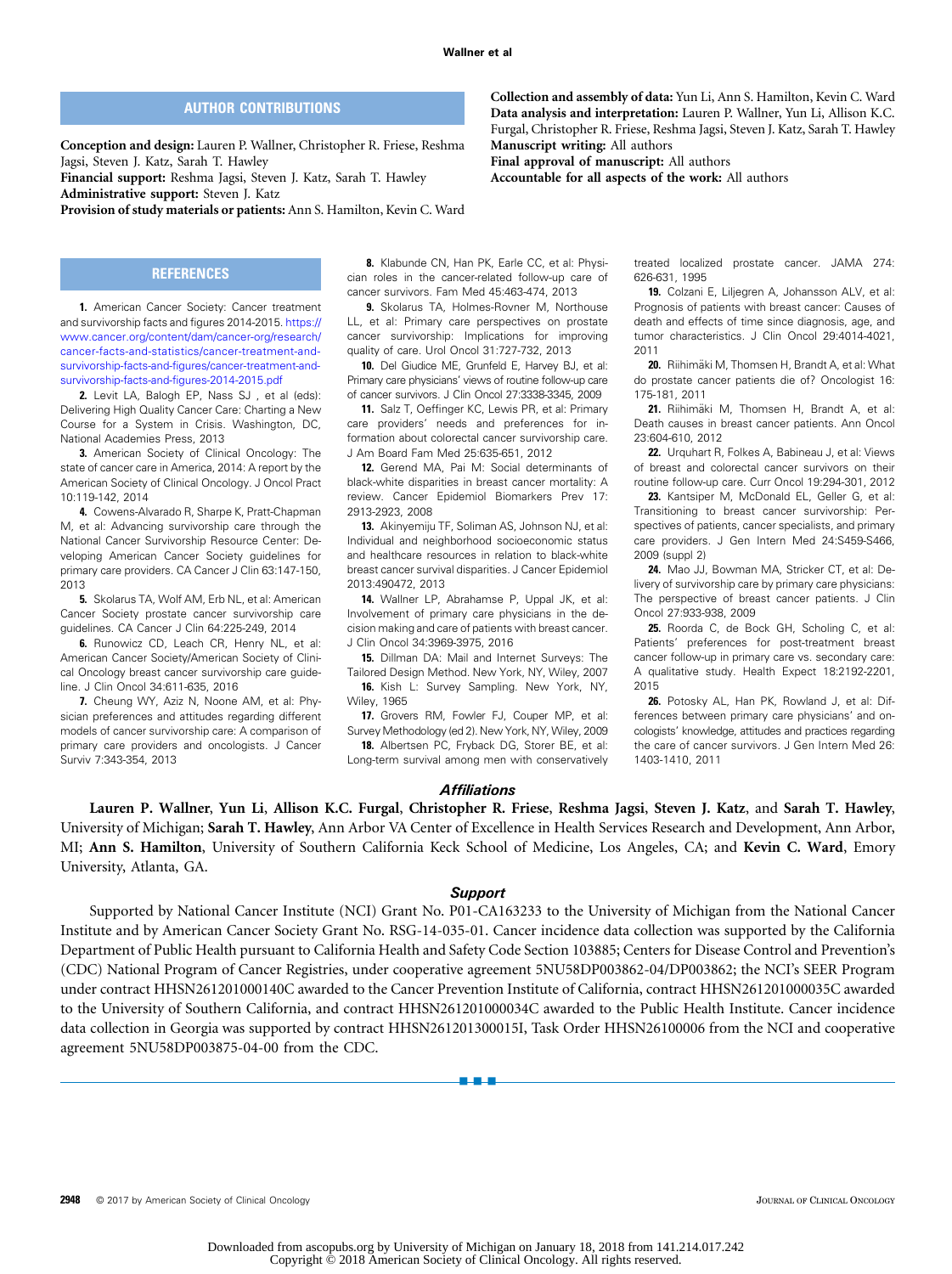#### AUTHORS' DISCLOSURES OF POTENTIAL CONFLICTS OF INTEREST

#### Patient Preferences for Primary Care Provider Roles in Breast Cancer Survivorship Care

The following represents disclosure information provided by authors of this manuscript. All relationships are considered compensated. Relationships are self-held unless noted. I = Immediate Family Member, Inst = My Institution. Relationships may not relate to the subject matter of this manuscript. For more information about ASCO's conflict of interest policy, please refer to [www.asco.org/rwc](http://www.asco.org/rwc) or [ascopubs.org/jco/site/ifc](http://ascopubs.org/jco/site/ifc).

Lauren P. Wallner Research Funding: GlaxoSmithKline

Yun Li No relationship to disclose

Allison K.C. Furgal No relationship to disclose

Christopher R. Friese No relationship to disclose

Ann S. Hamilton No relationship to disclose Kevin C. Ward No relationship to disclose

Reshma Jagsi Employment: University of Michigan Honoraria: International Journal of Radiation Oncology Biology Physics, Institute for Medical Education Consulting or Advisory Role: Eviti, Baptist Health Research Funding: AbbVie (Inst)

Steven J. Katz No relationship to disclose

Sarah T. Hawley No relationship to disclose